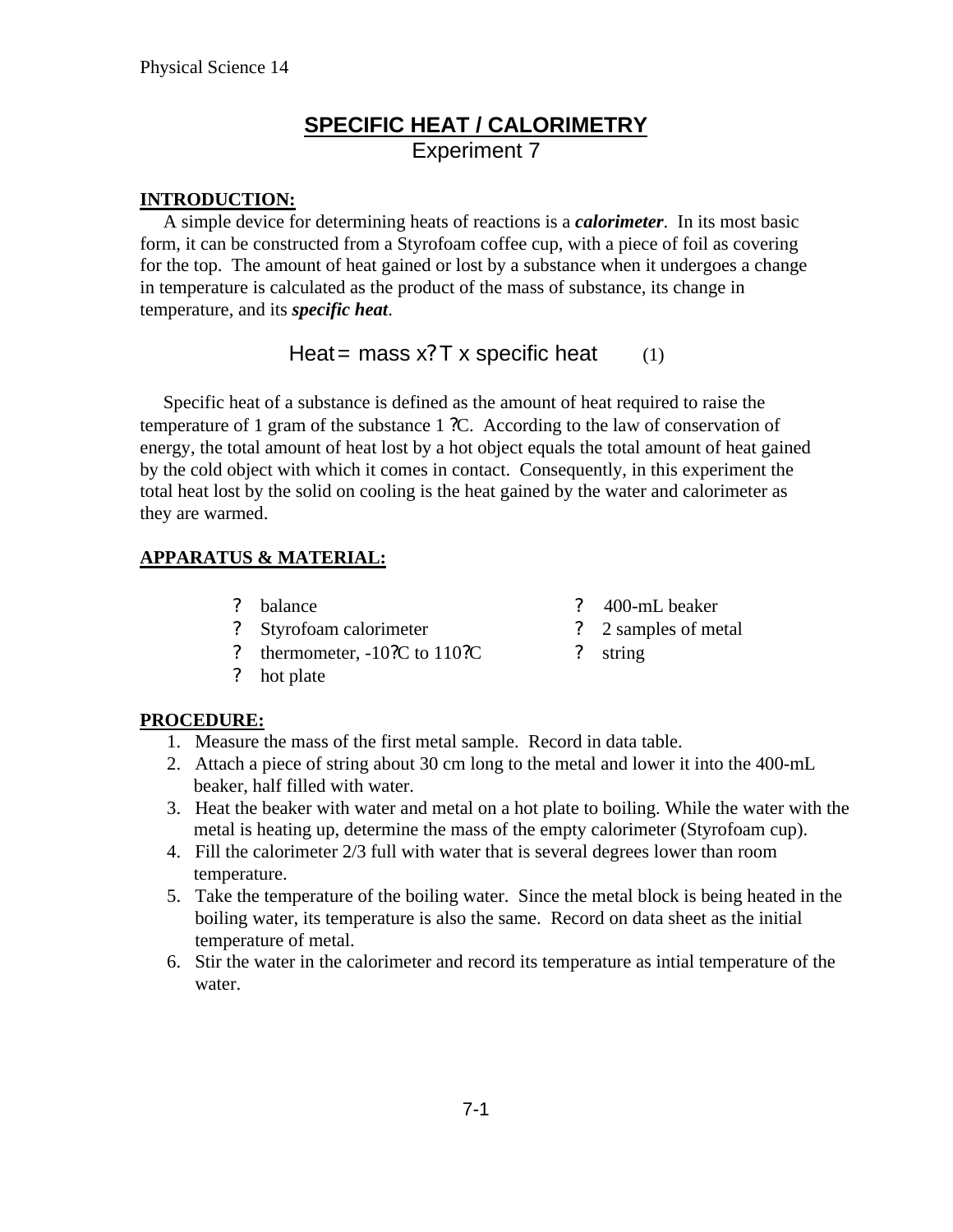#### **PROCEDURE (CONT'D):**

- 7. Lift the metal sample with the string and lift out of the boiling water. Allow any water clinging to the metal to drip before quickly transferring the block to the calorimeter.
- 8. Replace the cover on the calorimeter, and carefully swirl the calorimeter to stir the water.
- 9. Measure the final temperature of the water in the calorimeter after it has risen to its highest point. Record this temperature as the final temperature of the metal and water.
- 10. Repeat steps 1-9 with the second metal sample.

#### **CALCULATIONS:**

For each sample,

- 1. Determine the mass of water in the calorimeter.
- 2. Determine the temperature change of water and calorimeter.
- 3. Determine the heat gained by the water and the calorimeter using equation (1). Specific heat of water is 1.0 cal/g?C.
- 4. Determine the heat lost by the metal. Recall that the conservation of energy principle states that the heat lost by the metal is equal to the heat gained by the water.
- 5. Determine the specific heat of the metal using equation (1).

| <b>Metal</b> | <b>Specific heat</b><br>(cal/g?C) |
|--------------|-----------------------------------|
| Aluminum     | 0.22                              |
| <b>Brass</b> | 0.090                             |
| Copper       | 0.092                             |
| Iron         | 0.105                             |

#### **SPECIFIC HEAT OF SOME METALS**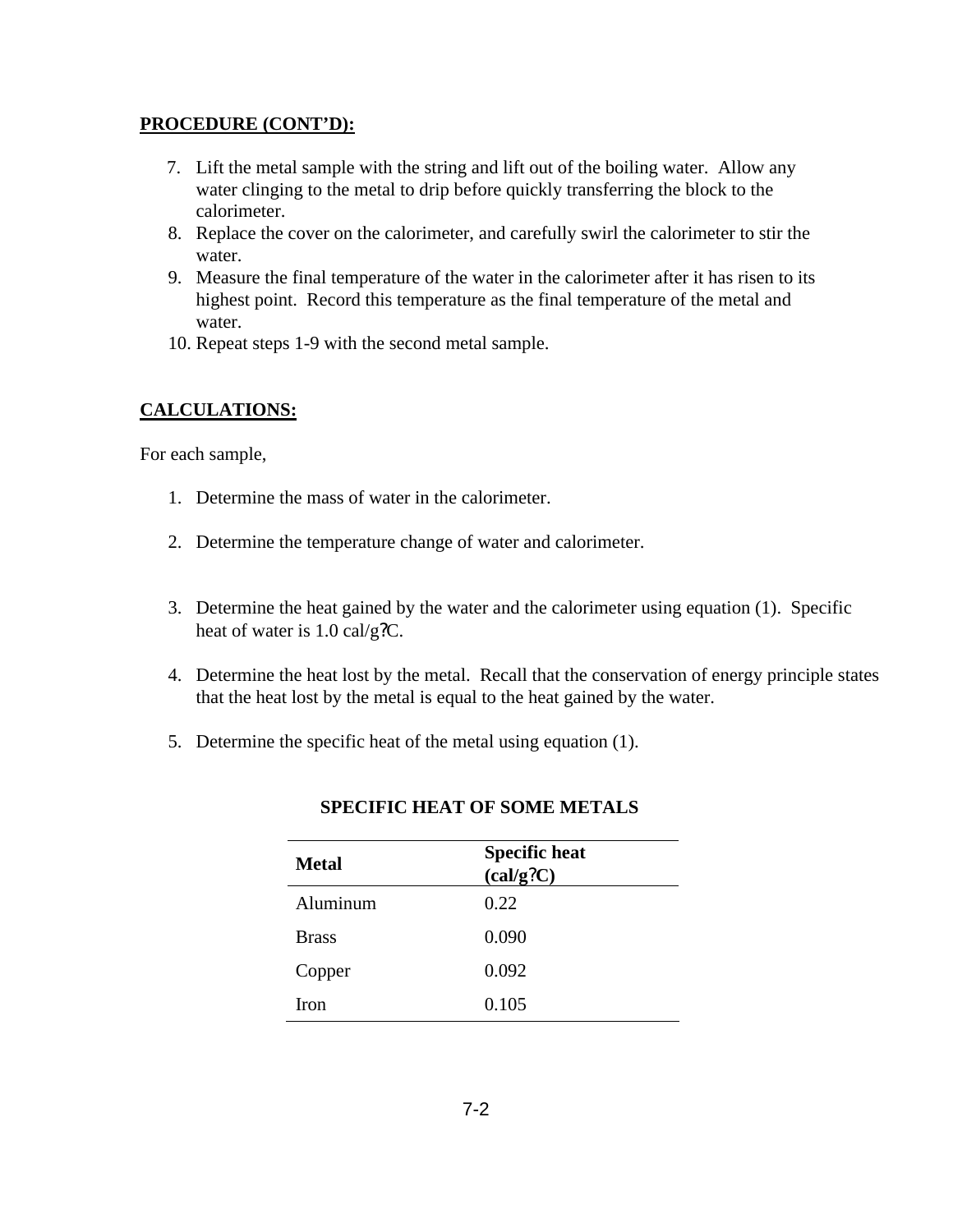Name:\_\_\_\_\_\_\_\_\_\_\_\_\_\_\_\_\_\_\_\_\_\_\_\_

## **REPORT FORM**

Experiment 7

# **DATA TABLE**

|                                           | Sample 1        | Sample 2       |
|-------------------------------------------|-----------------|----------------|
| <b>Mass of metal</b>                      | $\frac{g}{g}$   | $\frac{g}{g}$  |
| <b>Mass of calorimeter</b>                | $\frac{1}{2}$ g | g              |
| Mass of calorimeter and water             | $\frac{1}{2}$ g | $\frac{g}{g}$  |
| <b>Temperature of metal</b><br>(initial)  | $\overline{C}$  | $\overline{C}$ |
| <b>Temperature of water</b><br>(initial)  | 2C              | 2C             |
| Temperature of metal and water<br>(final) | $\mathcal{C}$   | 2C             |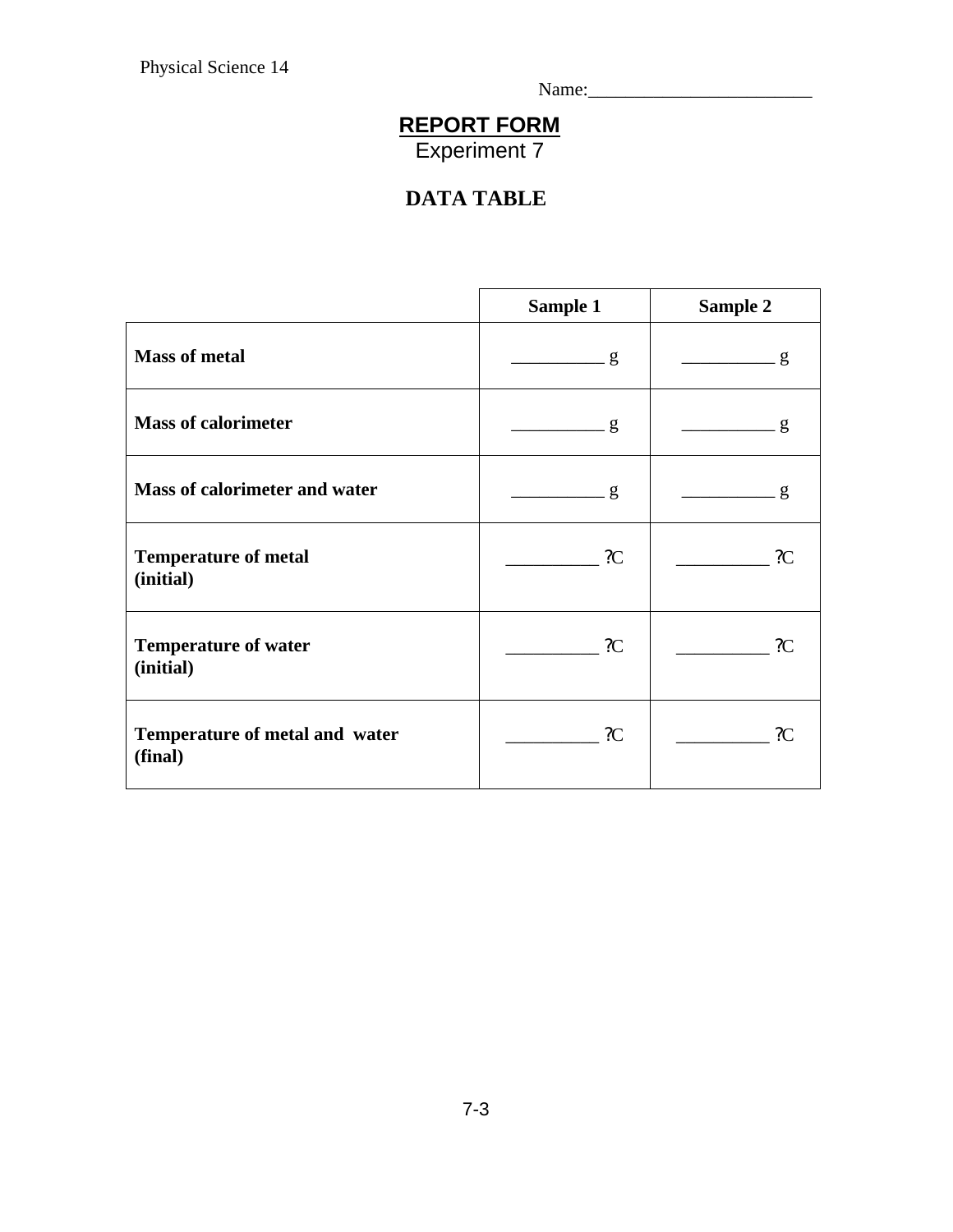# **CALCULATIONS TABLE**

|                                       | <b>Answers (include units)</b> |                 | Show calculations for one sample here |
|---------------------------------------|--------------------------------|-----------------|---------------------------------------|
| <b>Mass of water</b>                  | Sample 1                       | <b>Sample 2</b> |                                       |
| <b>Temperature</b><br>change of water |                                |                 |                                       |
| <b>Heat gained</b><br>by water        |                                |                 |                                       |
| <b>Heat lost</b><br>by metal          |                                |                 |                                       |
| <b>Temperature</b><br>change of metal |                                |                 |                                       |
| <b>Specific heat</b><br>of metal      |                                |                 |                                       |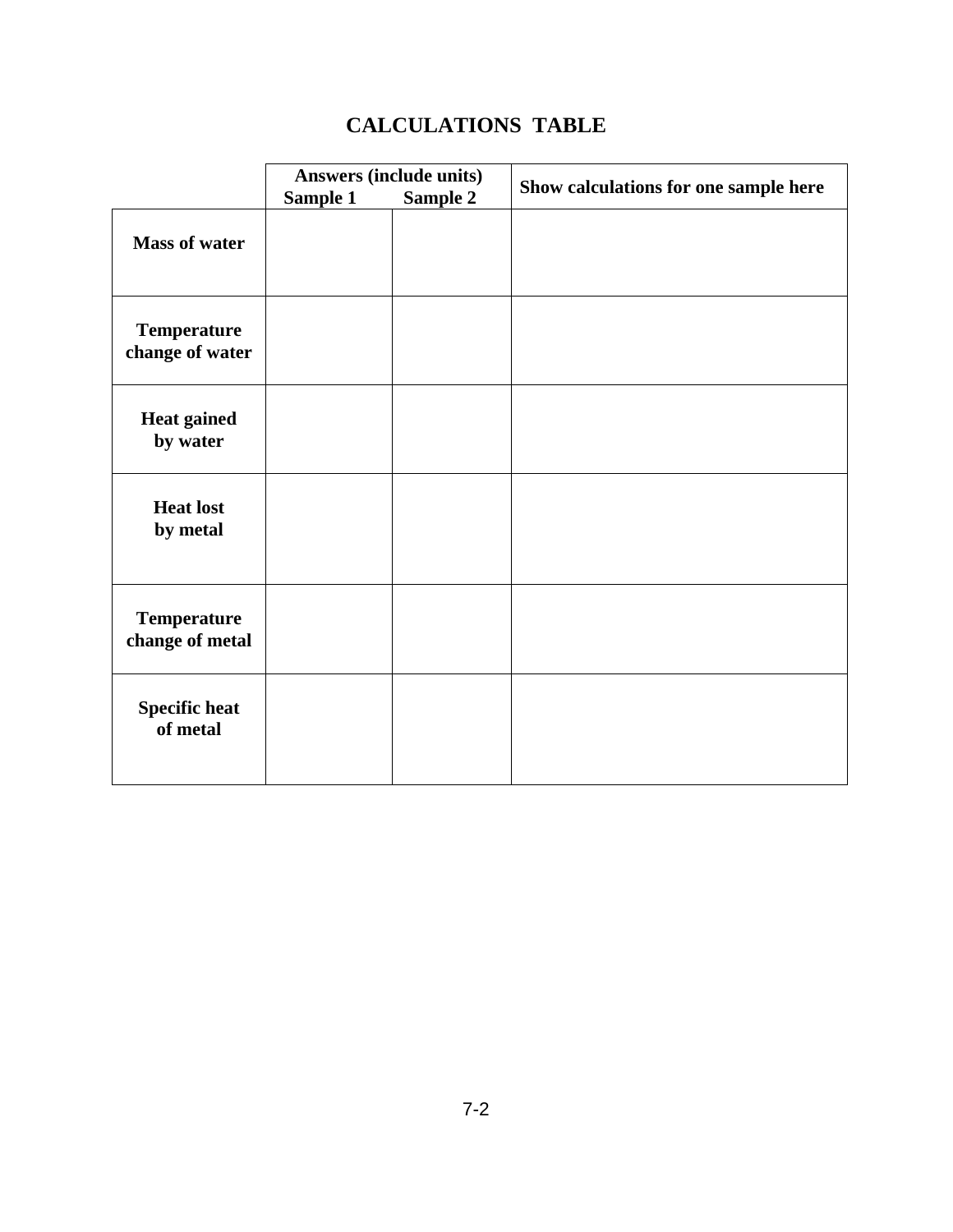Name:

#### **QUESTIONS:**

1. Why must the water clinging to the metal strip be removed before placing it in the calorimeter?

2. Why is the change in temperature of the water smaller than the change in the temperature of the metal?

3. A hot water bottle containing 500-g of water is cooled from 70?C to 20?C. How much heat is given off by the bottle while it cools?

4. Same amount of heat is added to the same amount of two different materials. Do you expect the temperatures of the two materials to be the same or not? Explain your answer.